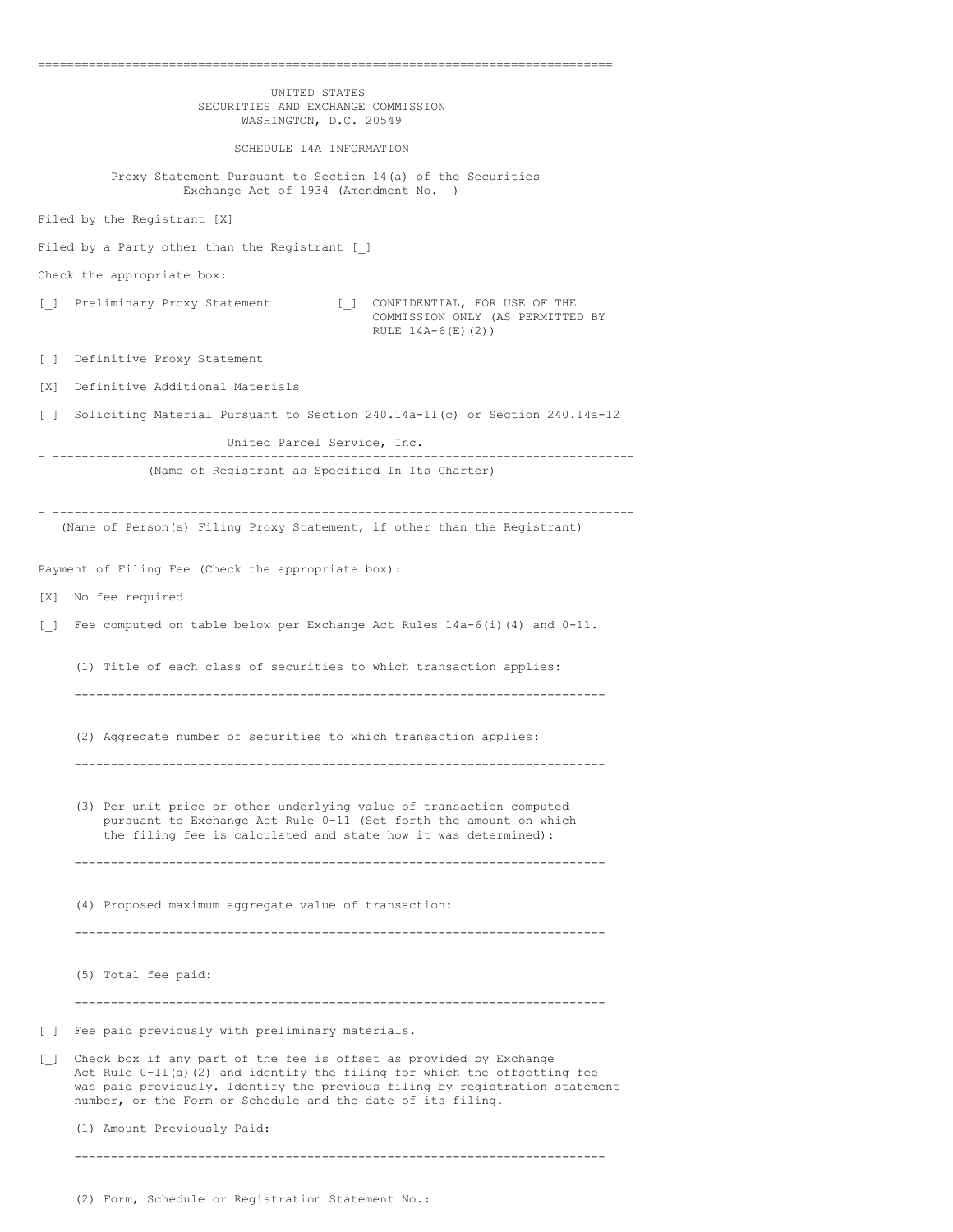-------------------------------------------------------------------------

### (3) Filing Party:

-------------------------------------------------------------------------

(4) Date Filed:

-------------------------------------------------------------------------

Notes:

Proxy Informational Meeting

September 17, 1999

This presentation is for use on Friday, September 17, 1999.

Meeting Overview

- . Opening Remarks
- . Anticipated Timeline
	- Merger, Stock Listing, Tender, Stock Restriction Periods
- . Focus on the Proxy Solicitation Process
- Solicitation materials, Objectives, Voting Procedures
- Do's and Don'ts
- $O & A$
- . Compensation Discussion
- . Lunch

Good morning. On behalf of the entire Management Committee, welcome and thanks for coming.

We have a full schedule today.

First, [Allen Hill] is going to explain in greater detail the anticipated timeline and issues related to the transaction. We are going to look at not only the phase we are going through now -- the proxy solicitation to approve our merger -- but the key events we anticipate as we become a public company. This will include steps leading up to the listing and trading of our stock on the New York Stock Exchange, and also important events afterwards, such as the tender offer open to all shareowners for new class A shares and various short-term restrictions on the stock.

We'll be joined later in the morning by Peter Harkins, who is executive vice president of D.F. King & Company, one of the nation's leading experts in proxy solicitation. Peter will go into greater detail to explain the documents that will be mailed to our shareowners, explain our objectives for the proxy solicitation process, and give us some "Do's and Don'ts." He will also be taking us through some typical shareowner questions.

After that, we'll review compensation issues and policies. That will conclude the meeting, and then we'll break for an optional lunch.

### Why We're Here Today

 $\mathfrak{D}$ 

1

# . Proxy solicitation asks for a vote in three areas:

- The merger to create a new public company
- 
- Changes to the compensation plan
- The termination of the UPS Stock Trusts
- . Importance of voting--UPS Board of Directors recommends that you vote "FOR" the proposals
- . Must provide accurate and complete information
- Cannot go beyond information you will receive today
- . Responsibility for ensuring that UPS people understand the implications of UPS's public offering

The proxy solicitation materials that will be mailed to all shareowners calls for their votes on three things: The merger, changes to the compensation plan, and the termination of the UPS Managers Stock Trust and the UPS Employees Stock Trust.

We must also ensure that ENTRY shareowner understands the importance of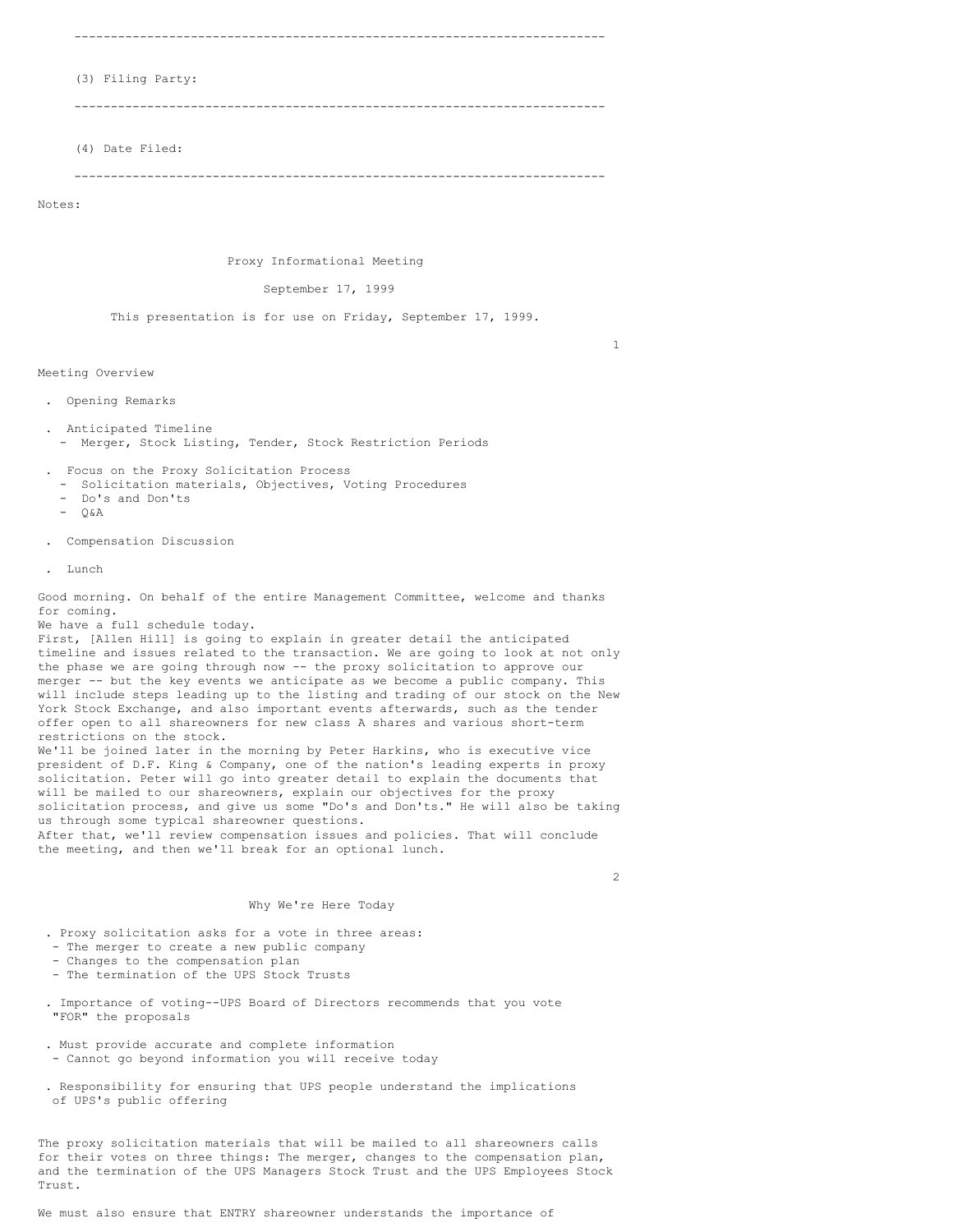completing the proxy and returning it as soon as possible. It is natural that our employees will have questions about what this will mean for UPS. They will want to know how it will affect them. This is a time for each of us to be available and visible to communicate the meaning of these changes and to convey the exciting implications for UPS's future.

We each carry a special responsibility to ensure that our people know what it means to make a public offering and understand the rationale behind this decision.

It will be important to provide accurate and complete information throughout this process. However, after today's presentations, you'll understand you cannot go beyond the information you are receiving today in your discussions with UPS people. When you leave here this afternoon, you'll take copies of today's presentations with you. We're asking that you use this presentation in meetings with your management teams. It is essential that they understand the process and its exciting implication for our future.

I'd now like to turn the presentation over to [Allen Hill] who will give an overview of the anticipated timeline and issues related to the transaction.

3

Update

- . Where we are in proxy process
- SEC review of solicitation documents
- One month solicitation campaign
- . Expected events over the coming months
- Listing of stock on NYSE
- Tender
- Stock restrictions

Good morning. I'm [Allen Hill].

First, I want to update you on where we are in our public offering process, touch on the proxy solicitation process that Peter Harkins of DF King will go into in much greater depth, and then discuss events we expect over the coming months, including our listing on the NYSE, our planned one-time tender offer for shareowners who may wish to sell shares, and some new requirements we will all face as employees of a public company.

Since we announced our plans in July for a public offering, we have been working with the Securities and Exchange Commission in a very normal process designed to ensure that our proxy statement / prospectus materials meet all legal and regulatory requirements. I am pleased to say that the SEC in Washington completed its review of our proxy statement / prospectus materials ahead of our anticipated schedule.

Now, we are ready to seek the approval of our shareowners for our plans to become a public company. As you know, this process is called a proxy solicitation. All shareholders will receive a ballot (in this case called a proxy) to cast their votes. As was mentioned, it is very important that all shareowners vote.

4

#### Phase One: Proxy Solicitation, Merger

Proxy Solicitation

- . Merger will establish as the parent company UPS, Inc., a legal entity with appropriate certificate of incorporation
- . Creates class A shares (for current UPS shareowners) and class B shares (for sale to the public)
- . Permits the adoption of new Incentive Compensation Plan
- . Terminates UPS Managers Stock Trust and UPS Employee Stock Trust

Through the solicitation, we will be asking shareowners to vote on three things: The merger, changes to the compensation plan, and the termination of the UPS Managers Stock Trust and the UPS Employees Stock Trust.

# Let me explain each of these separately:

The "merger" refers to a change in the UPS legal corporate structure. In our case, by voting "FOR" the merger, shareowners will approve the establishment of a new, parent company with a flexible certificate of incorporation. This will happen because UPS, Inc.--which is a subsidiary that already has our needed certificate of incorporation--will through the merger become the parent legal entity of UPS of America, Inc. The new flexible certificate of incorporation will become the one that governs UPS. It is this that allows us to create two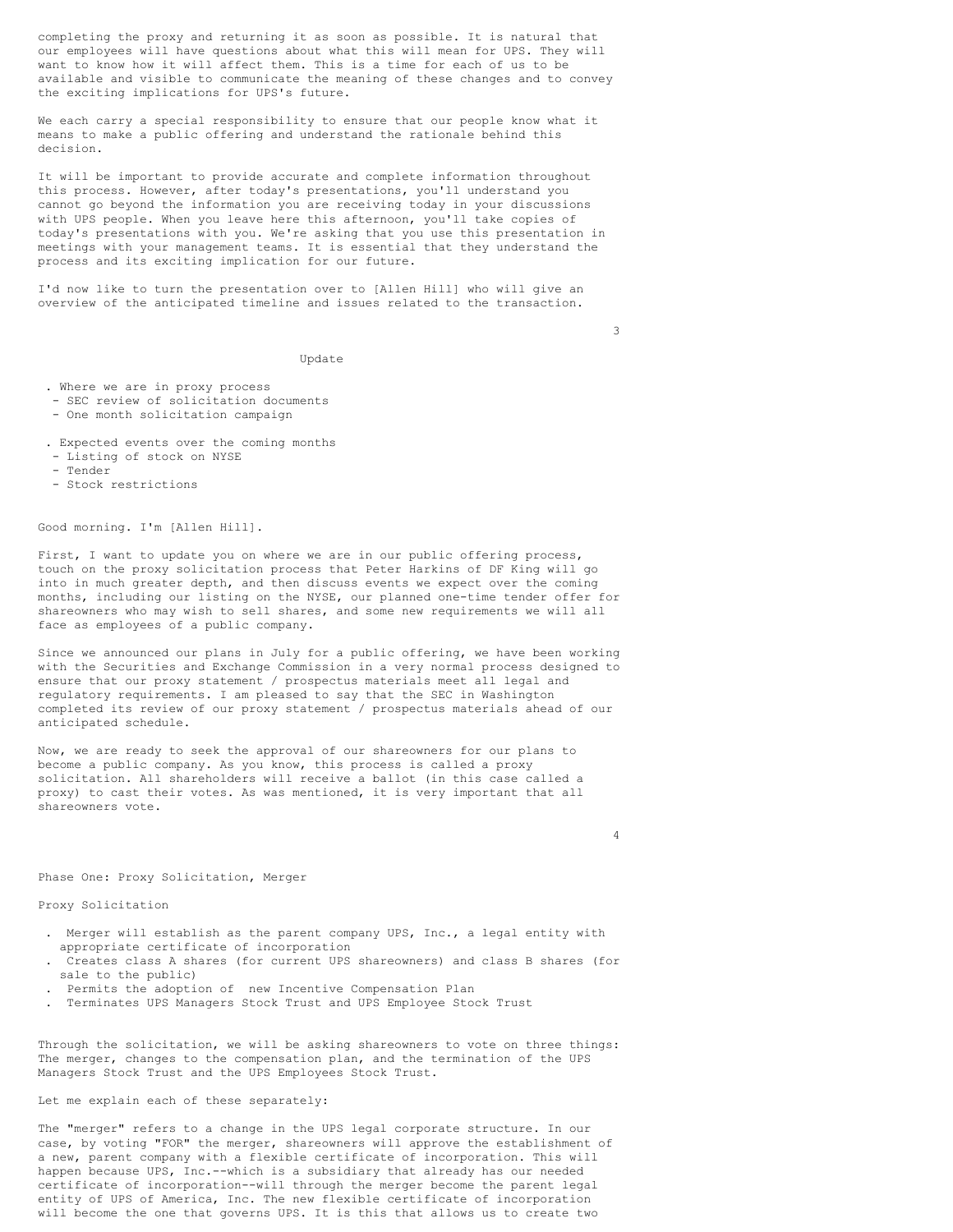classes of common stock: class A shares will belong only to our current shareowners, and class B shares will be for public sale.

Also through the proxy vote, shareowners will be approving a new Incentive Compensation Plan. Mike Connell will explain more about this in a moment.

Separately, you arc being asked to terminate the UPS Managers Stock Trust and the UPS Employees Stock Trust, which I'll discuss next.

5

Phase One: Trust Dissolution -- Expected Benefits

Current Employee Owners

- . Shares no longer subject to right of first refusal -- shares sellable on open market (after restrictions expire)
- . Shares no longer subject to recall at separation or retirement
- . Eligibility in stock purchase plans unchanged -- with ability to purchase new UPS common stock
- . Ability to purchase UPS common stock on open market

Retirees

- . Shares no longer subject to recall or repurchase
- . Shares sellable on open market (after restrictions expire)
- . Ability to purchase UPS common stock on open market

In addition to voting to approve the merger, Trust members are being asked to vote to terminate the UPS Managers Stock Trust and the UPS Employees Stock Trust.

As you know, these trusts place restrictions on UPS employees and retirees. These trusts require all employees who wished to sell shares to first offer them to UPS for repurchase. The trusts also subject retirees and other shareowners who are no longer employees to stock recall and repurchase.

By dissolving these trusts, current employee owners will no longer need to sell their stock back to UPS. Eligibility in stock purchase plans will remain unchanged, with the ability to purchase new UPS common stock.

Similarly, retirees won't have their stock subject to recall. Shares will be able to be sold (after restrictions expire) or purchased on the open market.

Phase One: Comparison of Class A and Class B Common Stock

- . Class A shares: 90% of shares, representing 99% of voting power, to remain with current holders
- . Class B shares: 10% of shares, representing 1% of voting power, to be offered to the public
- . Current UPS shares will automatically become class A shares
- . Same economic value -- expect both class A and B shares to have the same economic value

Class A shares, held by our current shareowners, will have 10 votes per share.

Class B shares, sold to the public, will only have one vote per share.

In this way, even after selling 10% of our common stock to the public, our current shareowners will have 99% of the voting power.

You should also know that all current UPS shares will be automatically become class A shares.

Both class A and class B shares will have the same economic value.

Phase One: New Incentive Compensation Plans

. Purpose of Plan -- optimize our profitability and growth through annual and long-term incentives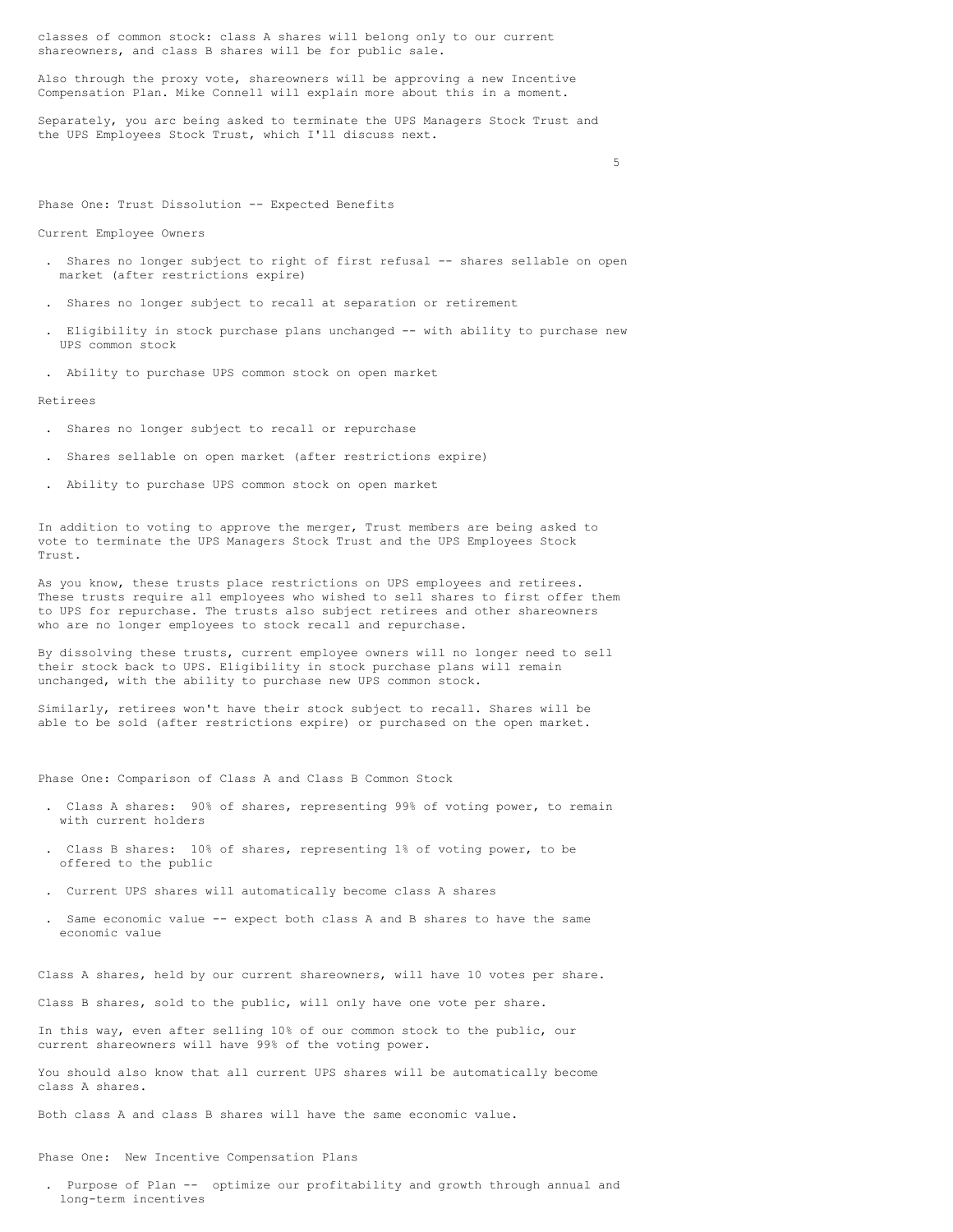- . Discretionary plan -- no pre-determined amount or form for incentives under plan
- . Will not be adopted unless merger and public offering occur

Shareowners will also be asked to vote on a new Incentive Compensation Plan.

Purpose of Plan is to optimize our profitability and growth through annual and long-term incentives.

UPS managers are eligible to receive options to purchase class A common stock and other awards.

The plan will link the interests of employees with shareowners -- which will be important for our new position as a public company.

The plan will be open to the management of UPS and subsidiaries.

The plan is discretionary, which means that there are no pre-determined incentive amounts or forms.

Finally, the new compensation plans will obviously not go into effect unless the merger and our public offering occur.

8

Phase Two: Public Offering of Class B shares

- . "Roadshow" meetings -- mid to late October
- . Public offering in early November with listing of class B shares on the New York Stock Exchange
- . The initial offering price of the new class B stock will be set immediately prior to the first day of trading
- . Class B shares will trade freely -- we expect both class A and B shares to have the same economic value

We expect our public offering will occur in early November. Approximately two weeks earlier, UPS representatives will be meeting with large institutional investors in the U.S. and Europe who have been identified by our bankers. This is known as a "roadshow" and its purpose is to provide information about UPS to these important potential investors.

Our public offering will occur with the listing of our class B shares on the New York Stock Exchange. We expect this will happen in early November. Our stock will trade under the symbol "UPS."

As you know from reading the press, our public offering may well be one of the largest in history, and is likely to attract a lot of media attention. For the listing itself, there will be a number public events associated with our stock listing. For example, on the first day of trading, UPSers will likely ring the opening bell of the New York Stock Exchange, signaling that the market is open for public trading.

The initial offering price of the new class B stock will be set immediately prior to the first day of trading. Broadly speaking, our investment banker will work with the financial underwriters to determine a reasonable offering price, that is, the price at which our stock will open for the first trade as a public stock.

While we expect our initial stock price will be higher than our current price, the ultimate price of class B common stock depends on a number of factors, including market conditions, our net income and operating performance, and our performance relative to that of comparable companies with publicly traded stock. Our stock price may fluctuate based on these factors.

9

### Phase Two: Stock Restrictions

- . In the merger, all common stock converts automatically into UPS class A common stock
	- 1/3 into class A-1 common stock (Restrictions lifted 6 months after our public offering)
	- 1/3 into class A-2 common stock (Restrictions lifted 12 months after our public offering)
	- 1/3 into class A-3 common stock (Restrictions lifted 18 months after our public offering)
- . Shareowners can sell some of their shares in UPS planned tender offer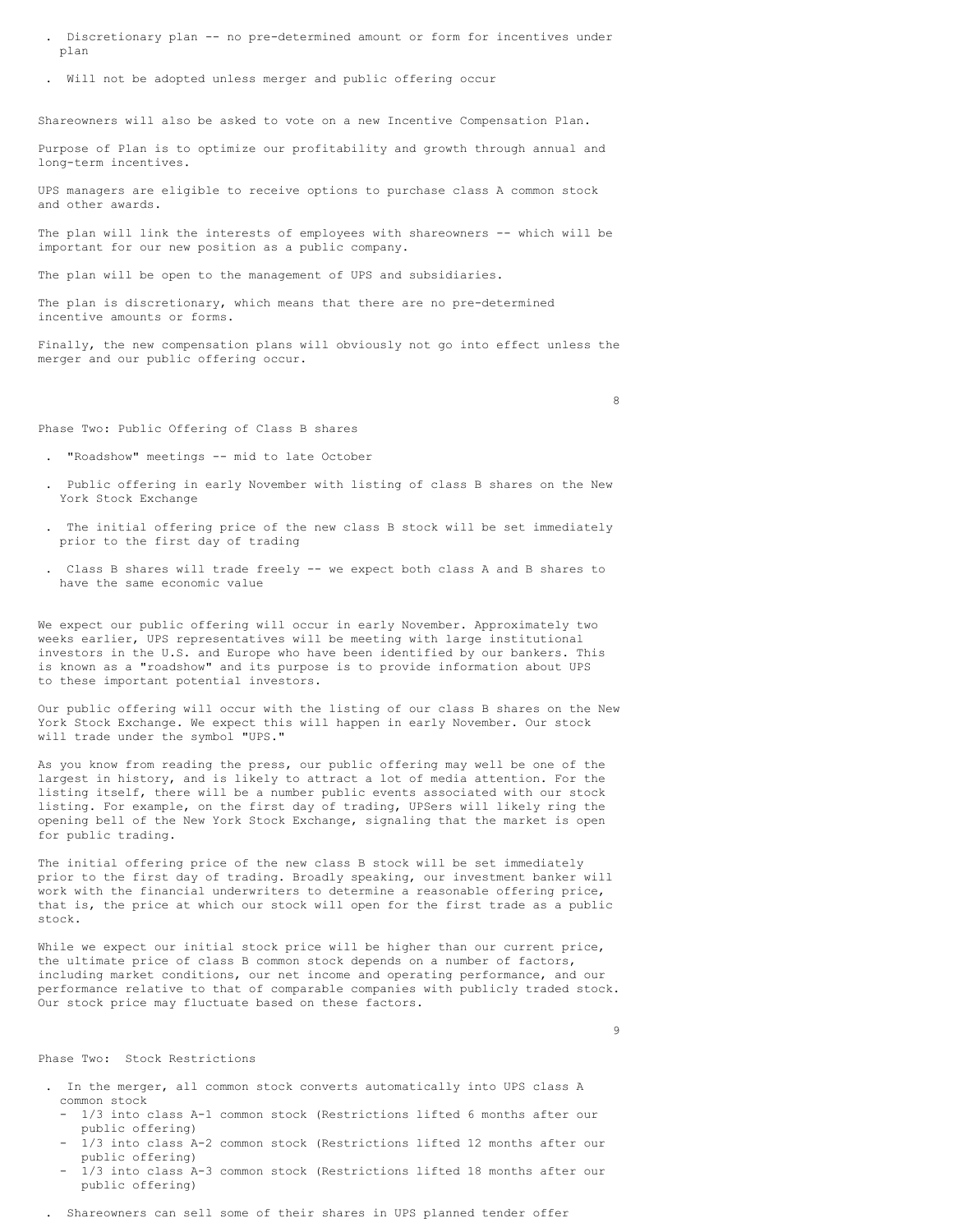. Automatic conversion of class A to class B if shareowner sells to public markets or transfers stock to anyone other than "permitted transferee"

In the merger, all common stock converts automatically into UPS class A common stock

- 1/3 into class A-1 common stock
- 1/3 into class A-2 common stock
- 1/3 into class A-3 common stock

To facilitate public offering. shareowners will be restricted from selling or transferring class A common stock for a period of time after the public offering. The restrictions will expire after:

- 6 months for class A-1 common stock
- 12 months for class A-2 common stock
- 18 months for class A-3 common stock

Shareowners can sell shares in UPS planned tender offer. After the restrictions expire, shareowners can also sell their shares in the public market. The class A shares will automatically convert to class B shares if you sell your class A common stock in the public markets or transfer your class A shares to anyone other than a "permitted transferee."

"Permitted transferee" is an employee's spouse or child or a trust established by that employee for the sole benefit of one or more of the employee's permitted transferees.

Phase Three: Cash Tender for Class A Stock

- . Sometime after the public offering, UPS plans to use the proceeds from public offering to purchase some Class A stock
- . Open to all class A shareowners - One time event with voluntary participation
- . Expect long-standing tradition of having employees hold their stock until retirement to continue

Sometime after the public offering, we plan to use the net proceeds the company will receive from the sale of this stock to purchase some of the shares held by current shareowners through a cash tender offer.

Participation will be voluntary and is only for class A shareowners. This will be a one-time opportunity.

After this tender offer, we expect our long-standing tradition of having employees hold their stock until retirement to continue.

It is important for UPS people to have a significant investment in our company so that they will be motivated to strive for our continued success.

# Timeline of Major Milestones

| Mid Sept -- Mid Oct                          | Proxy Solicitation                                                |
|----------------------------------------------|-------------------------------------------------------------------|
| October                                      | Shareowner Meeting and<br>Proxy Results                           |
| Mid/Late October                             | Roadshows for Institutional<br>Investors                          |
| November                                     | Public Offering / Listing on<br>NYSE / Shares Begin Trading       |
| Post Public Offering                         | Cash Tender for Current UPS<br>shareowners                        |
| May 2000 - November 2000 -<br>May 2001 (est) | Stock Restriction Periods End<br>[6 months, 12 months, 18 months] |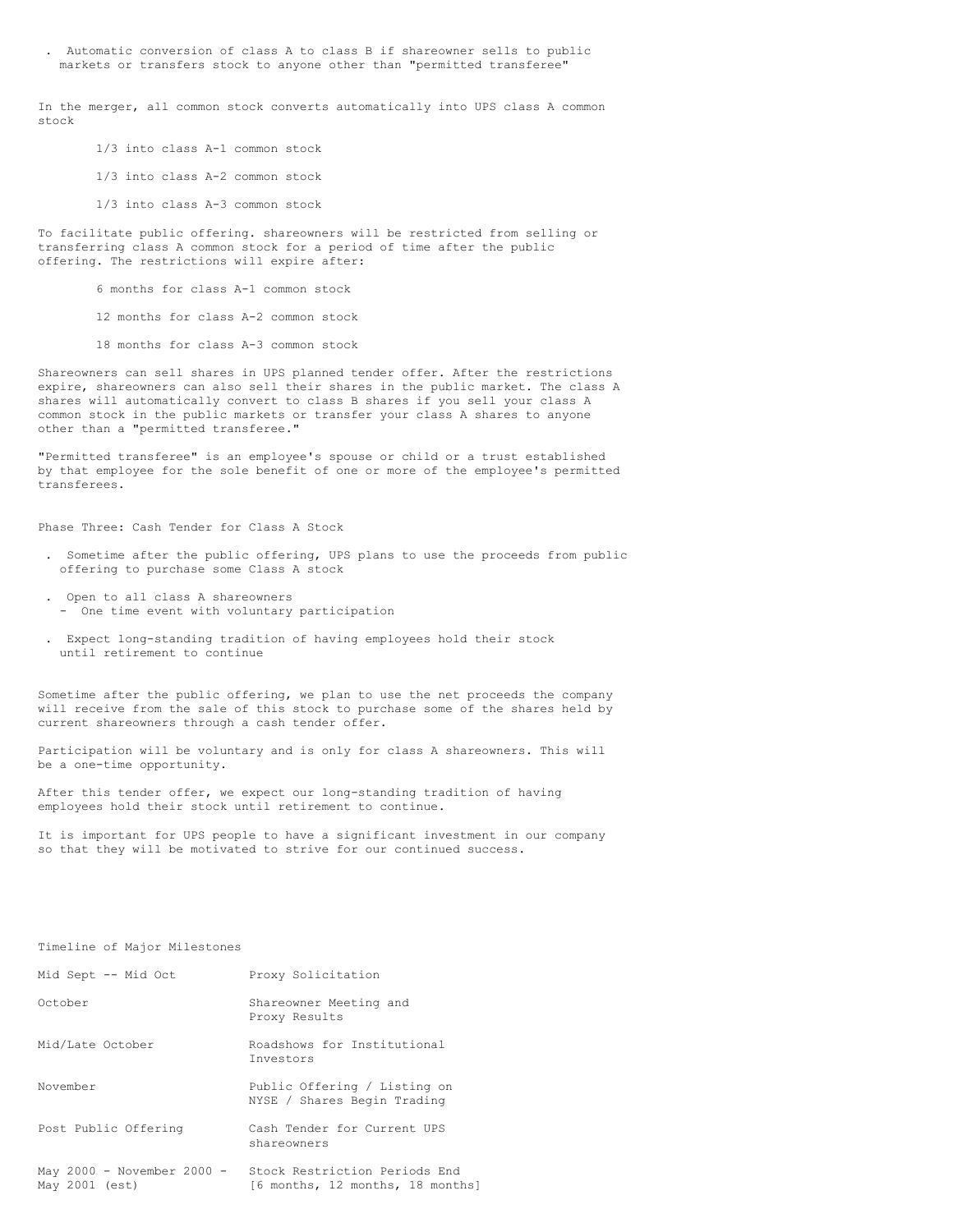Let me summarize the upcoming key events.

We're now just at the beginning of the proxy solicitation period. For the next four weeks we will be trying to get all shareholders to complete and return their proxy cards, thus voting on our merger and incentive compensation plan and permitting our public offering to go forward as planned.

If approved, then we will begin familiarizing important institutional investors with UPS through roadshows that will be conducted in mid to late October.

In November, we expect our shares to begin trading on the New York Stock Exchange.

Sometime after this public offering, we will have a one-time cash tender offer open to all current shareowners to sell some shares.

Then, at regular six month intervals over the next 18 months, the stock restrictions on class A shares will be lifted.

I hope this gives you a good overview of our anticipated timeline.

I'd now like to introduce Peter Harkins of D.F. King, our proxy solicitor, who will explain in detail the documents that are being mailed to our shareholders, explain our objectives for the proxy solicitation process, and give us some "Do's and Don'ts." He will also be taking us through some typical shareowner questions.

12

# Presentation by Peter Harkins

September 17, 1999

1

What will be mailed to UPS Shareowners?

- . Transmittal letter from Jim Kelly
- . Notice of meeting
- .  $O&A's$
- . Proxy statement
- . Proxy Card/Voting Instruction Form
- . Postage-paid return envelope for use in returning a proxy card

All shareowners will receive a transmittal letter form Jim Kelly, reviewing the subject matter of the Shareowner Meeting. This is accompanied by a required Notice of Meeting.

For your convenience, a separate listing of the most frequently asked questions with answers has been included.

Both are accompanied by the Proxy Statement, which describes the proposals in detail, providing relevant information about the proposals and their potential effects.

Jim Kelly's letter, the Notice of Meeting and the Proxy Statement are bound into a single booklet.

The booklet is accompanied by a proxy card for registered shareowners to vote their shares or, in the case of participants in the Qualified Stock Ownership Plan, the Stock Trusts and the Stock Compensation Plan, a voting instruction form to direct the trustees how to vote shares.

The Voting Instruction Form for the stock trusts includes an area on which you can record your vote on the proposal to terminate the stock trusts. It is very important for participants in the stock trusts to indicate their vote on the proposal.

Finally, shareowners have been provided postage-paid return envelopes for use in returning completed proxies and voting instruction forms to the appropriate addresses.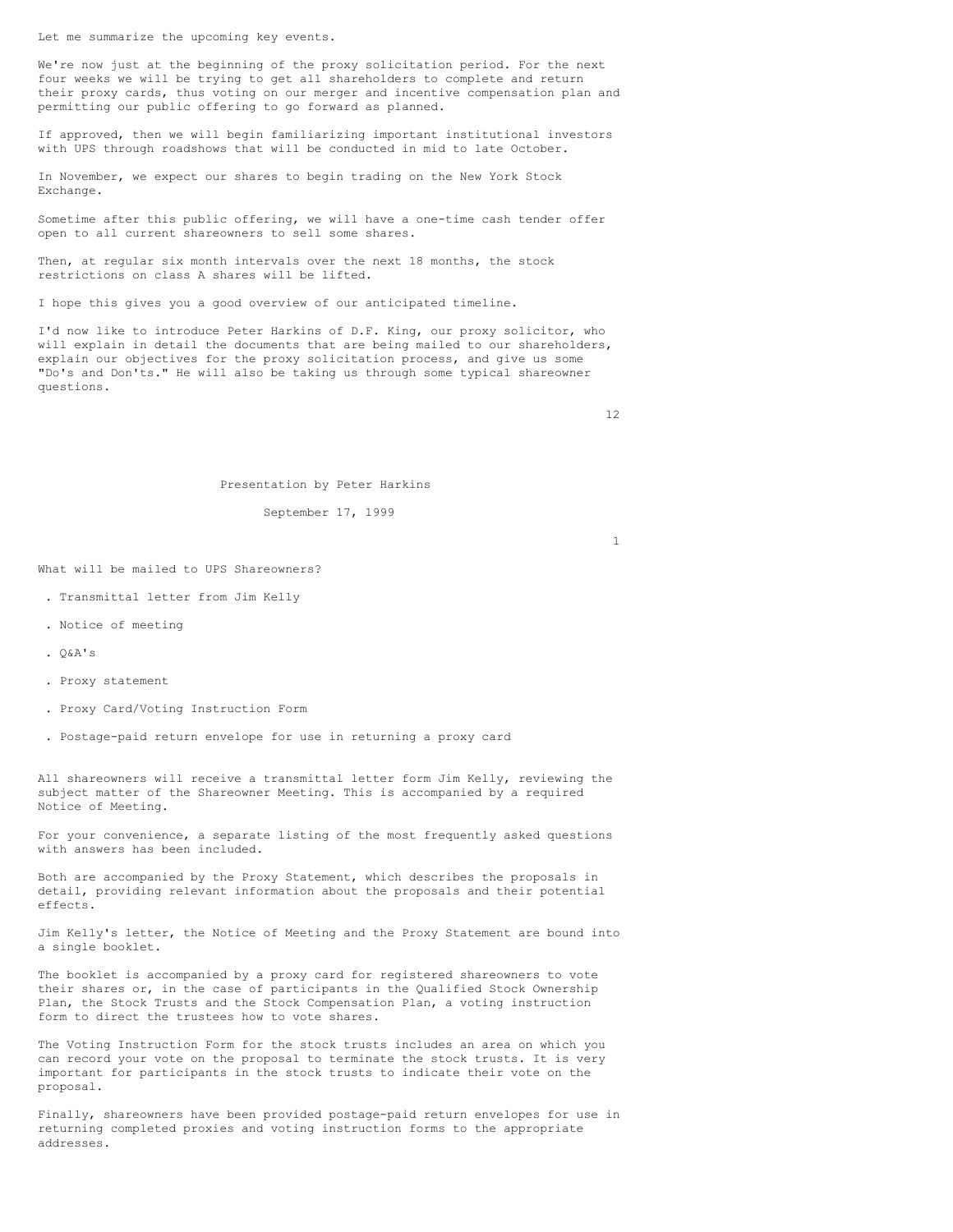What's in the Proxy Statement?

- . All the information shareowners need to know, when they need to know it
- . Table of contents
- . Details regarding what, why, when and how
- . Question and Answer summary presentation

The Proxy Statement contains a complete description of the proposals submitted for shareowner consideration and voting. It contains the facts required to cast an informed vote.

It also contains a useful table of contents, which will guide you to the page location of the information you may need.

It begins with a concise overview of what is proposed for shareowner approval and why, as well as what we know today about when the merger and related transactions will occur and how. This information is presented in a question and answer format.

All shareowners should read this material thoroughly. It contains valuable information about our company.

3

4

### Solicitation Objectives

- . Informed voting
- . High degree of participation in the vote
- . "FOR" votes

First and foremost, we want our shareowners to understand what has been proposed, why and what it means for them.

We believe that an informed voter will be a supportive voter.

We also want people to know what they need to know before voting so they feel comfortable voting "FOR" on the proposals.

We want to achieve a high vote participation level.

Finally, we want to encourage voting "FOR."

How to Vote

. Complete, sign, date and promptly return all proxies and, if applicable, voting instruction forms, using the postage-paid envelopes provided

We are asking the UPS shareowners to complete, sign, date and promptly return all proxies and, if applicable, voting instruction forms received in the mail, using the postage-paid envelopes provided.

All proxies and, if applicable, voting instruction forms received in the mail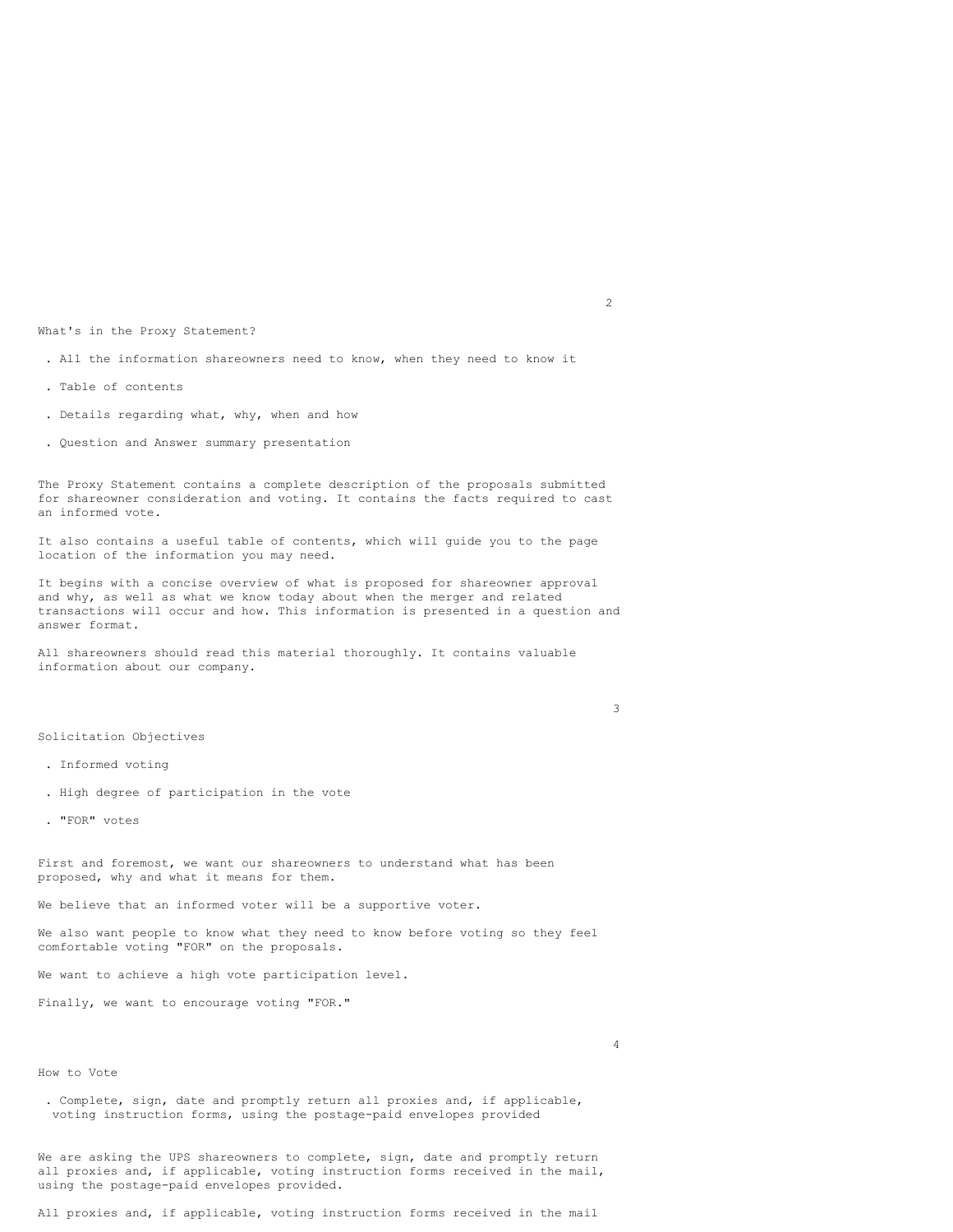should be completed, signed, dated and returned promptly to ensure that all shares owned beneficially in one or more accounts are voted at the Shareowners Meeting.

How to Vote (Cont'd)

- . A vote "FOR" is required for adoption of all proposals
- . Don't throw the proxy card away, complete it, sign it, date it, and return it promptly

Speaker will read the slide.

6

5

Do's and Don'ts

- . DO encourage people to familiarize themselves with the content of the Proxy Statement by reading it carefully before voting
- . DO encourage people to ask questions that they may have about the proposals after reading the Proxy Statement
- . DO remind people that the Board of Directors recommends that shareowners vote "FOR" adoption of all proposals
- . DO encourage people to vote by completing, signing, dating, and returning all proxies and, if applicable, voting instruction forms which they receive in the mail, using the postage-paid envelopes provided

[Speaker will read the slide.]

7

Do's and Don'ts (Cont'd)

- . DO NOT GUESS in responding to questions that you may receive
- . DO NOT make representations about the proposals and related transactions described in the Proxy Statement that are not contained in the Proxy Statement
- . DO NOT make predictions or speculate as to the potential market value of the new UPS shares or as to the merits of an investment in the Class "B" shares

[Speaker will read the slide.]

8

Do's and Don'ts (Cont'd)

- . DO NOT make predictions or claims regarding the probable vote by shareowners
- . DO NOT make predictions or claims regarding the likely response to the public offering of Class B shares by New UPS
- . DO NOT make predictions or claims regarding the likely employee/retiree shareowner response to the self-tender offer to be made for Class A shares by New UPS

[Speaker will read the slide.]

9

Do's and Don'ts (Cont'd)

Generally speaking, if you can't find it in print in the Proxy Statement, DO NOT say it.

[Speaker will read the slide.]

Tips On Answering Questions . Listen to the question

. If necessary or appropriate, confirm your understanding of the question by repeating it to the questioner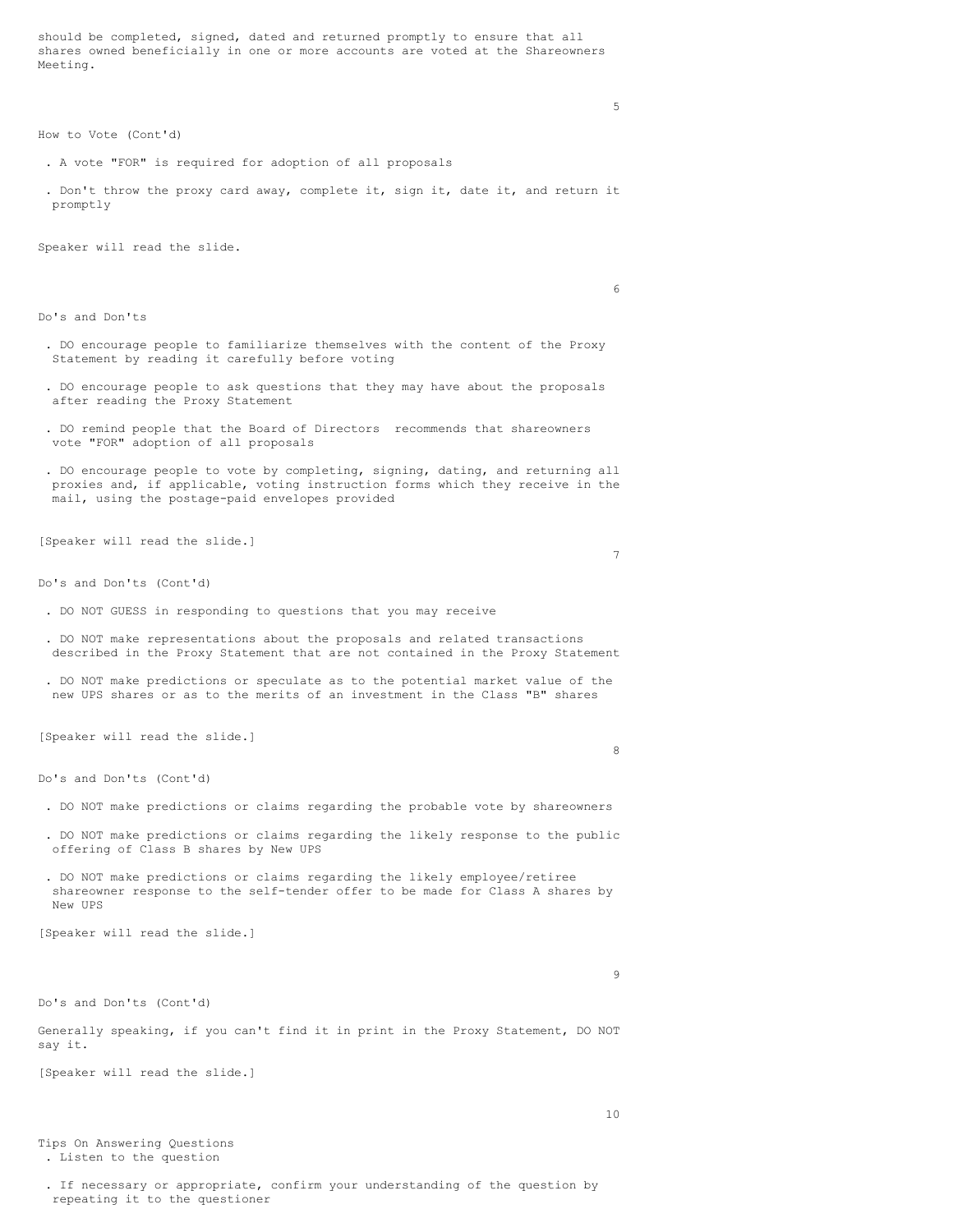- . Limit your response to only the question that was asked
- . Always thank people for asking you a question

[Speaker will read the slide.]

### Compensation Programs

If there is any conflict between the presentation material and the Plan documents related to this material, the Plan documents will govern.

- . Today I will cover several exciting changes to UPS Compensation programs resulting from the merger and compensation plan approval
- . If there is any conflict between the presentation material and the Plan documents related to this material the Plan documents will govern
- . Moving to a public stock will result in changes to the way we administer and deliver several of our compensation programs
- . Our basic philosophies on ownership and partnership continue to be critical components of your overall compensation program at UPS

Managers Incentive Plan Current

- . Dollar amount based on 15% of pre-tax income for the 12 months ending September 30 and awarded in November.
- . Number of shares awarded determined in February, based on November Board of Directors-determined stock price
- . Stock award given in UPS and OPL shares
- . The Managers Incentive Plan (MIP) was established in name in 1955. Participation was expanded to include supervisors in 1968.
- . Since 1984 each incentive award has consisted of UPS and OPL shares.
- . UPS has been able to take the tax deduction the year prior to the actual distribution of the award because the stock price didn't change between late November and early February.

 $\overline{2}$ 

Managers Incentive Plan Changes

- . Distribute award in December 1999
- . Determine number of shares awarded based on the IPO price distribute participant notifications in November
- . MIP award divided by IPO price equals the number of shares granted
- . In December, withhold sufficient shares at fair market value to cover the tax
- . Award in UPS A-1 shares only -- no OPL shares
- . Future awards will be distributed in November or December
- . In 1999, there will be two MIP awards. We need to set the share price for the award in 1999 in order to continue to take the tax deduction for MIP. More importantly, this provides us with the opportunity for our partners to participate in the IPO. We anticipate continuing to distribute MIP in November or December in future years. This may have different impacts based on individual situations such as:
	- the retirement benefit calculation is based on the highest consecutive five years out of last 10. This may be a plus for people retiring in 2000.

11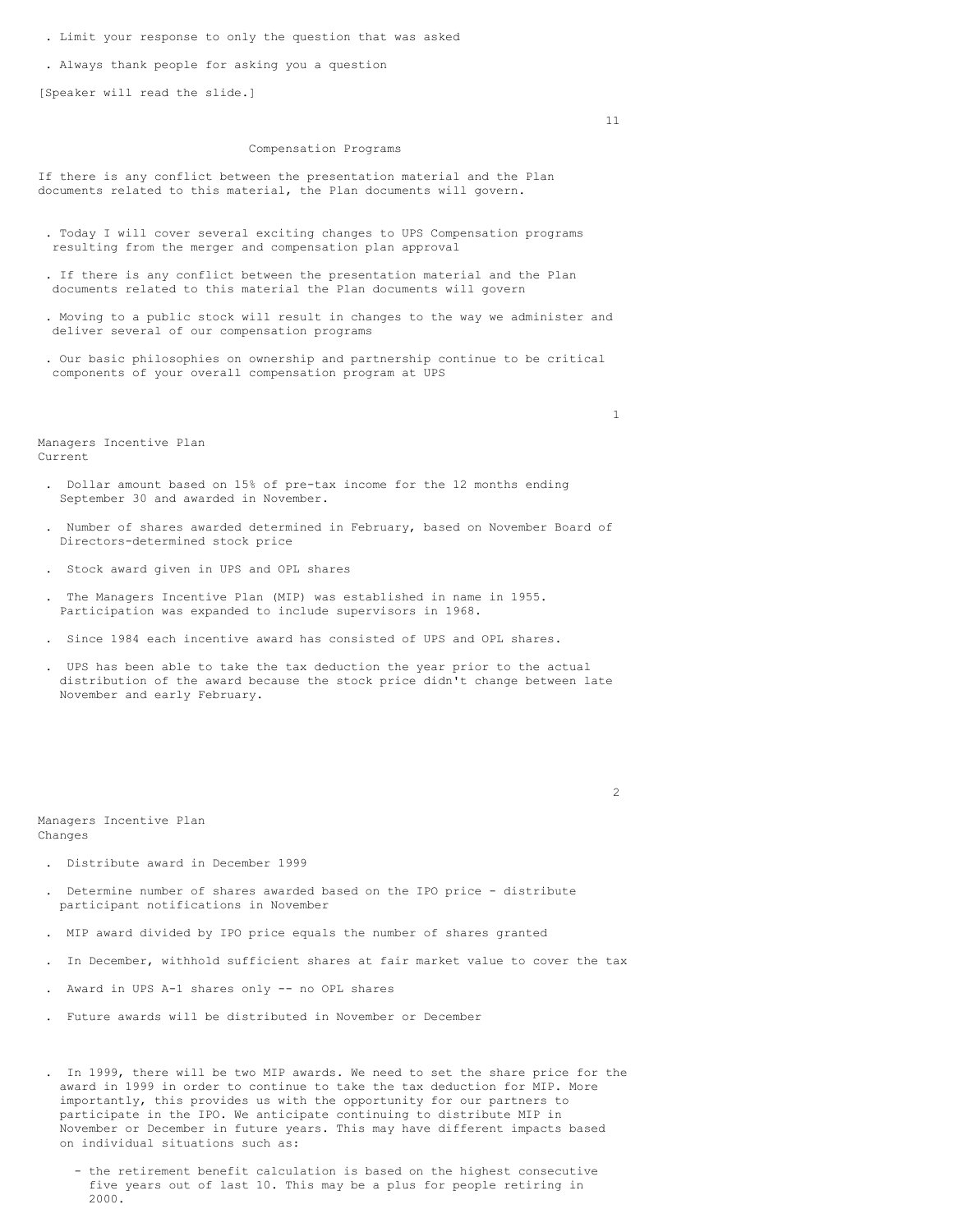- participants may be taxed at a higher marginal rate as well as experience a phase out of deductions due to higher income in 1999.
- The additional income may impact MIP participants with a Roth IRA.
- . The award will be taxed to employees based on fair market value (FMV) as of the date shares are distributed.
- . MIP shares awarded are A-1 shares and will be subject to the lockup restrictions for 180 days from the IPO date. However, these shares may be offered for sale during the tender.

1999 MIP Award for Supervisors Illustrative Example

Assumptions: - ------------

| Monthly Salary                 | \$4,000 |
|--------------------------------|---------|
| MIP Factor                     | 2.0     |
| IPO Price in November          | \$70    |
| Distribution Price in December | \$80    |

. Let's look at an example that will demonstrate how the 1999 MIP award will be calculated using the assumptions given here.

1999 MIP Award for Supervisor Fix Dollar Amount of Award

| Monthly Salary<br>Factor | \$4,000<br>$x \quad 2.0$ |
|--------------------------|--------------------------|
|                          |                          |
| Tax Withholding @ 35%    | \$8,000<br>\$2,800       |
|                          |                          |
| Distribution Price       | \$5,200<br>$/$ \$ 80     |
|                          |                          |
| Shares distributed       | 65                       |

. This is how we've historically calculated the MIP award. The dollar amount is fixed in November and the number of shares are determined at the time of distribution.

- . Using the assumptions you saw earlier a \$4000 salary times the one unit factor of 2 results is an award dollar amount of \$8000. Taxes are withheld resulting in a net award of \$5200 which when divided by the distribution share price of \$80 results in an award of 65 shares.
- . This is how the award has been calculated in the past. The major difference of course, is that share price never fluctuated between the award calculation date and the distribution date.

MIP Award for Supervisor Fix Shares at IPO

| Monthly Salary<br>Factor |    |    | \$4,000<br>$x \quad 2.0$ |
|--------------------------|----|----|--------------------------|
|                          |    |    |                          |
|                          |    |    | \$8,000                  |
| IPO Price                | S. | 70 |                          |
|                          |    |    |                          |

3

4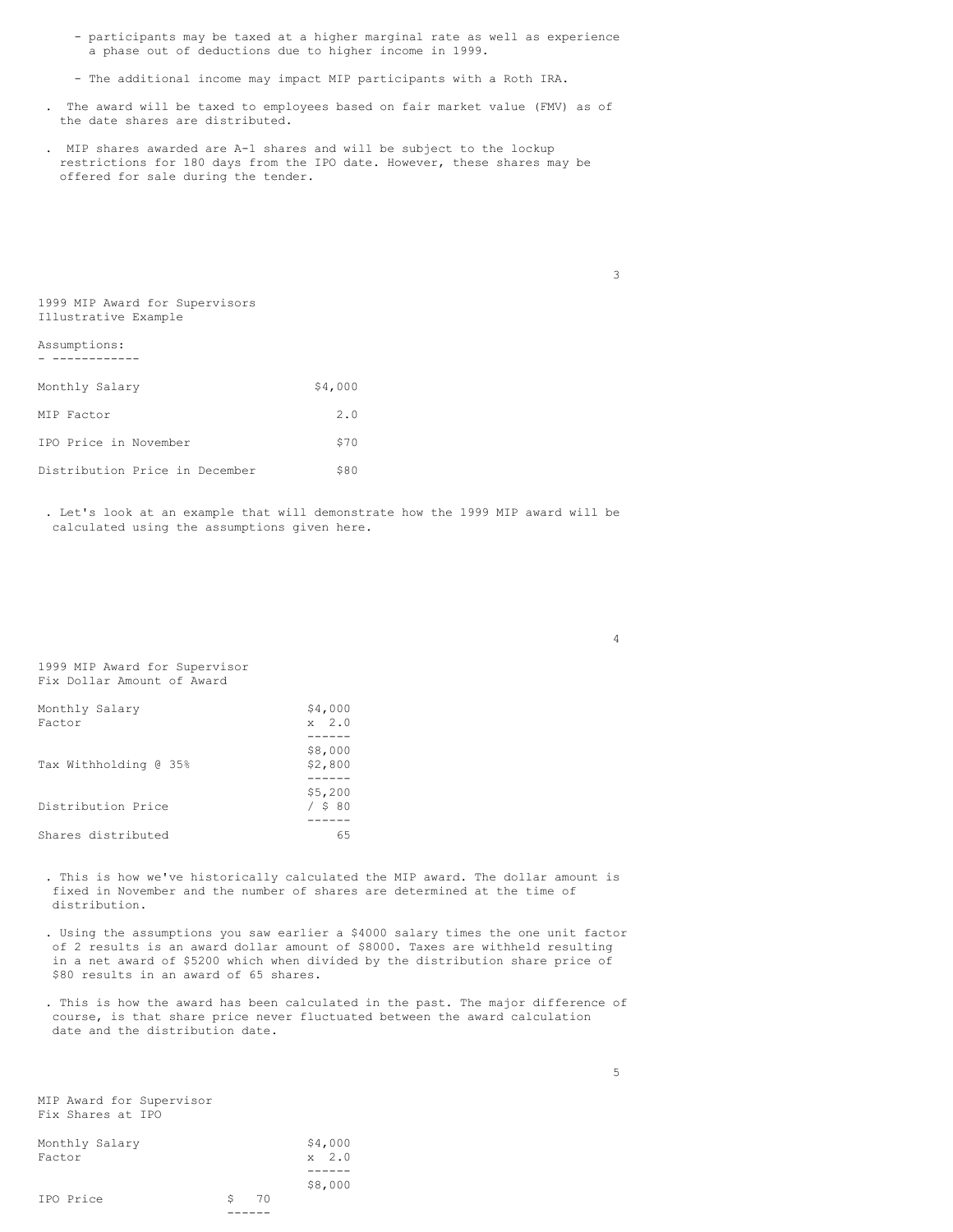|   |    | 115     |
|---|----|---------|
|   |    |         |
|   |    |         |
|   |    | \$9,200 |
|   |    | \$3,280 |
|   |    |         |
|   |    | \$5,920 |
| Ŝ | 80 |         |
|   |    |         |
|   | 74 |         |
|   |    | 65      |
|   |    |         |
|   |    | x \$80  |

Additional Shares Received 9

\* Adjusted for fractional share

. The calculation of the 1999 award will be different from historical practice. The program is designed to enable MIP recipients to participate in the IPO by establishing the number of shares on the date of the November notification, which will be the same date as the IPO. At the date of distribution, a sufficient number of shares will be withheld to cover taxes at the fair market value. The participant will be advantaged by using this revised calculation, assuming the stock price increases between the IPO date and the distribution date.

- . Note that in this example the value of fractional shares was added to the tax withholding (see asterisk)
- . The supervisor receives 9 additional shares using this revised method.

Additional Incentive

- . 2.5 percent added to MIP award on shares held as of October 31, less proceeds of sales
- . The 2.5% additional incentive will continue, and following past practice, be granted at the Board's discretion.
- . The 2.5% incentive helps maintain high levels of ownership amongst our managers and supervisors
- . This type of incentive 'is special and unique to UPS.

#### Additional Incentive

- . There will be no adjustment to the cost basis for shares sold during the tender offer
- . 2.5 percent continues to be paid on original cost basis as adjusted for sales, certain transfers, and purchases
- . Shares must be held in custodial account at First Union in order to be considered for 2.5 percent incentive
- . After the IPO, only shares purchased and held by employees and permitted transferees will be considered for 2.5 % incentive. (Note Cost basis prior to the IPO is "grandfathered.")
- . Class "A" shares must be held in a custodial account at first Union in order to be considered for the 2 1/2% additional incentive.
- . Post-merger sales of "A" shares will impact 2.5% incentive on a go forward basis (other than those sold during tender.)
	- Purchases and sales in QSOP and IRAs will not affect 2.5% incentive.

. Additional incentive will not be impacted if employee purchases shares to offset charitable contributions after restrictions on purchase lapse. This is consistent with past practice.

6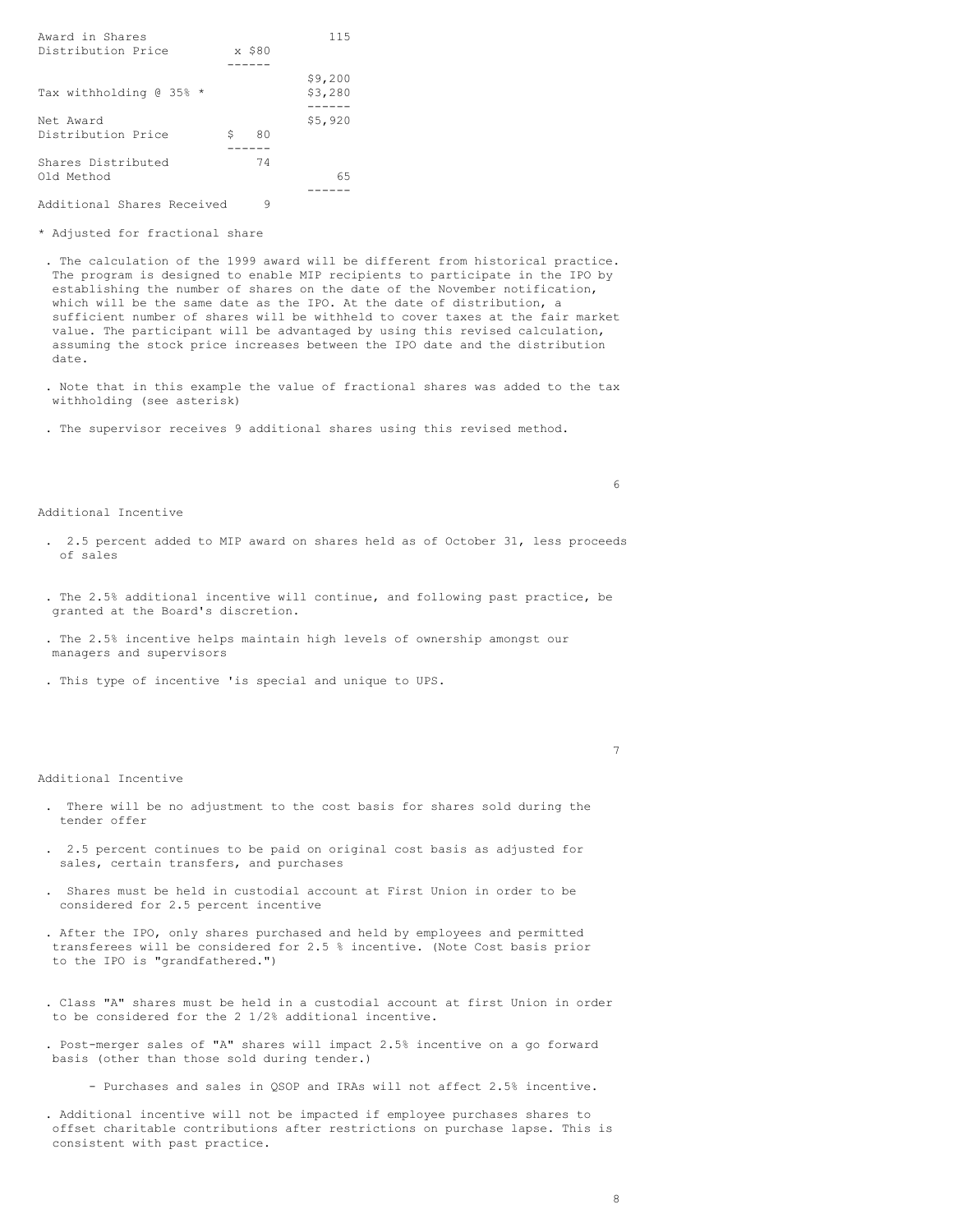Stock Option Plan

- . Vesting -- five years
- . Exercise -- five years after grant
- . Exercise period (April 1 through April 30)
- . Options granted before the merger vest in five years and are exercised five years after the grant date (between April 1 and April 30).
- . Prior to the merger, all optionees exercised at the same price during April due to a static stock price. (The Board set the stock price in February.) This will no longer be the case, due to the market and a fluctuating stock price. The exercise price will vary depending upon which day in April the option is exercised.

Stock Option Plan

- I. Options previously granted - -----------------------------
- . Vesting remains at five years
- . Exercise period to remain April 1 through April 30, subject to certain restrictions
- . Use share price on the day of option exercise (closing price)
- . Optionee can use existing shares, held for at least six months, to exercise all or a portion of the option
- . Generally, optionees exercise between April 1 and April 30.
- . There will no longer be a purchase OPL shares as a result of exercising an option. As mentioned, earlier OPL is not a part of the N41P award.
- . The exercise process is being developed with First Union. Ideally we will have a process via telephone that will simplify the exercise.
- . Individuals in the 16(b) group (Management Committee) and others with inside information are subject to certain exercise restrictions. They will be able to exercise beginning on the second business day in April, after the first quarter's earnings are released to the public, until the end of the month. The exercise period next year for insiders appears to be approximately April 19 through April 30.

10

9

Stock Option Plan

II. 1999 SOP Grant - ------------------ One-time grant to all option participants (replaces 2000 grant)

- . Issue at IPO date
- . Grant price is IPO price
- . Vesting
	- 100 percent of shares after three years
- . Exercise
	- Can occur anytime after vesting and up to 10 years after grant (subject to a minimum exercise of 500 shares)
	- Exercise period to meet legal requirements as to "black-out" periods for insiders
	- Target award levels remain the same
		- . Option shares determined by using share price growth of 11 percent to determine share value five years after grant

. There will be a grant in 1999 issued on the IPO date with the grant price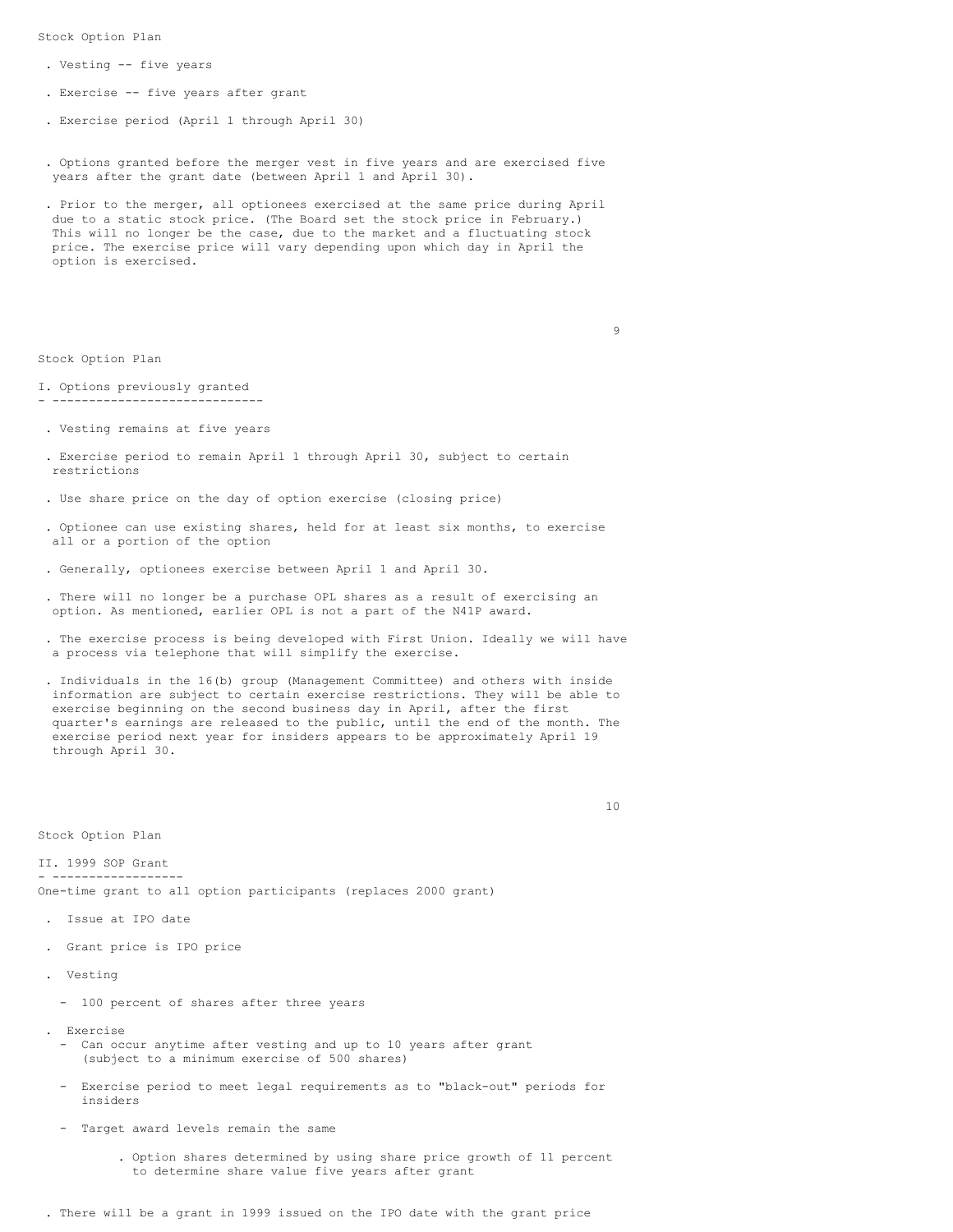being the IPO price. This grant replaces the 2000 grant. The 1999 Stock Option grant will be based on salary and grade as of September 30, 1999.

- . The grant will be an Incentive Stock Option (ISO) to the extent allowed by the IRS. There are annual limits set by the IRS. Any shares in excess of the limit will be non-qualified option shares. The advantage of ISO shares is no taxable event at exercise and the growth between exercise and the sale of shares may be at capital gains rates.
- . Unlike prior option grants this option grant will vest at three years instead of five years. The exercise period will extend to 10 years after the option is granted. The option holder can exercise all or a portion of the shares between three and 10 years after the grant date.
- . 500 shares or the remainder of the award is the minimum number of shares that can be exercised.
- . There will be restrictions as to when Management Committee members and others with insider information about business results and plans can exercise options.
- . The target award grant percentage will continue to be based on grade and salary and the options issued will be calculated assuming 11% annual stock accretion for the five years following the date of the grant. This is the same methodology used for the April 1999 grant.

11

Stock Option Plan

III. Interim grant in April 2000 - --------------------------------

. For individuals promoted into eligible positions or to a higher target grant position after the IPO date and before March 1, 2000

#### IV. To occur in 2000 and beyond - -------------------------------

- . Vesting, exercise and target award level
- . Each year's award will describe the terms of the option grant
- However, no major changes anticipated
- . There will be a one time interim grant for individuals promoted into eligible positions or to a higher target grant position after the IPO date and before March 1, 2000. If they received an option grant at the IPO date, the interim grant size will be reduced by the value of the SOP grant in 1999.
- . At this time, it is our plan to issue future grants, at the discretion of the Board, in March or April for 2001 and beyond
- . The interim and future grant awards will be determined, as has been done in the past, using salary as of the preceding December 31 and grade as of March 1.
- . The intent is to continue annual grants with 100% vesting after three years and a 10 year option term. Each year's award will describe the terms of the option grant.

12

### Stock Option Plan

The chart below contrasts the treatment of the 1999 SOP option grants with UPS options previously granted.

<TABLE> <CAPTION>

|                        | Past Grants                                                                                               |                               | IPO Grants Once Vested                                                                                                                                      |                                                                                |  |
|------------------------|-----------------------------------------------------------------------------------------------------------|-------------------------------|-------------------------------------------------------------------------------------------------------------------------------------------------------------|--------------------------------------------------------------------------------|--|
| Feature                | ISOs                                                                                                      | NOSOs                         | ISOs                                                                                                                                                        | NOSOs                                                                          |  |
| $<$ S $>$              | < <sub></sub>                                                                                             | < <sub></sub>                 | < <sub></sub>                                                                                                                                               | < <sub></sub>                                                                  |  |
| Retirement<br>exercise | Exercise within 3<br>months of retirement<br>or option coverts to<br>NOSO (exercise at<br>end of 5 years) | Exercise at<br>end of 5 years | Exercise within 3<br>months of retirement<br>or option converts to<br>NOSO (exercise<br>within 3 years or end<br>of option term,<br>whichever occurs first) | Exercise within 3<br>years or end of option<br>term, whichever<br>occurs first |  |

 $\mathcal{L}_\mathcal{L} = \mathcal{L}_\mathcal{L} = \mathcal{L}_\mathcal{L} = \mathcal{L}_\mathcal{L} = \mathcal{L}_\mathcal{L} = \mathcal{L}_\mathcal{L} = \mathcal{L}_\mathcal{L} = \mathcal{L}_\mathcal{L} = \mathcal{L}_\mathcal{L} = \mathcal{L}_\mathcal{L} = \mathcal{L}_\mathcal{L} = \mathcal{L}_\mathcal{L} = \mathcal{L}_\mathcal{L} = \mathcal{L}_\mathcal{L} = \mathcal{L}_\mathcal{L} = \mathcal{L}_\mathcal{L} = \mathcal{L}_\mathcal{L}$ 

 $\mathcal{L}_\mathcal{L} = \mathcal{L}_\mathcal{L} = \mathcal{L}_\mathcal{L} = \mathcal{L}_\mathcal{L} = \mathcal{L}_\mathcal{L} = \mathcal{L}_\mathcal{L} = \mathcal{L}_\mathcal{L} = \mathcal{L}_\mathcal{L} = \mathcal{L}_\mathcal{L} = \mathcal{L}_\mathcal{L} = \mathcal{L}_\mathcal{L} = \mathcal{L}_\mathcal{L} = \mathcal{L}_\mathcal{L} = \mathcal{L}_\mathcal{L} = \mathcal{L}_\mathcal{L} = \mathcal{L}_\mathcal{L} = \mathcal{L}_\mathcal{L}$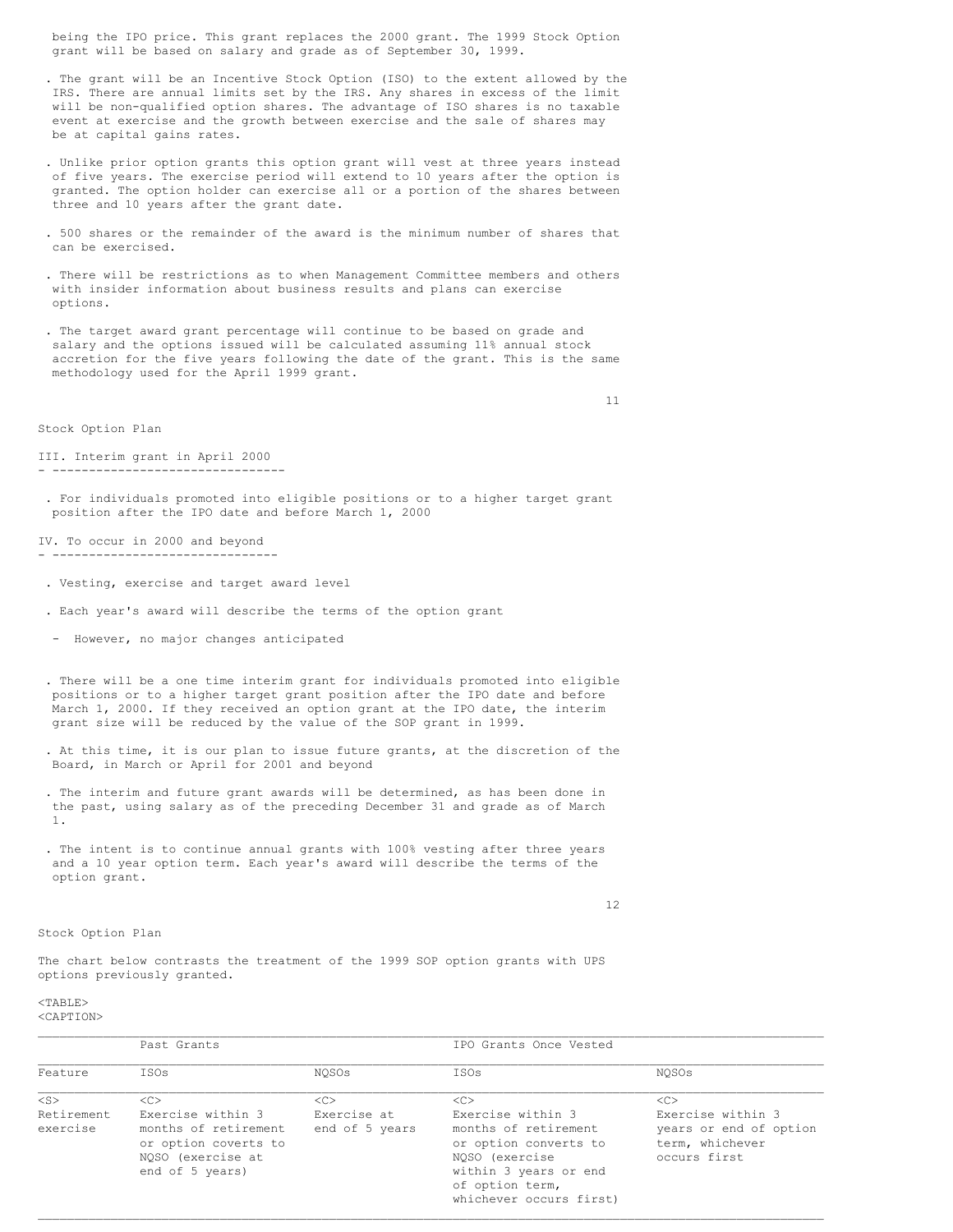### $<$ /TABLE>

- . You will notice some changes on how we will handle future option grants when it comes to different life events. This chart compares the past practice versus how we will handle vested options in the 1999 SOP grant. Vested means you have the right to exercise but have not done so. For example, the 1999 option will be 100% vested in the third year following the date of the grant and has between the third and tenth year to exercise the option. With 1999 options that are vested the optionee can exercise during the time periods outlined in this chart.
- . As with any option award, if you fall to exercise within the periods described in the award you lose the right to the option and any value it might have provided.
- . Each year's award will describe the terms of the option grant.
- . There will be more information coming to option participants outlining the changes in vesting and exercise that occur for retirement, disability, death and terminations of employment.

### Proxy Disclosure

- 13
- . Incentive Compensation Plan submitted to shareowners for approval with fall proxy
- . Includes authorization for Stock Options, Stock Appreciation Rights, Performance Units/Cash-based Awards, Restricted Stock, and MIP
- . The current proxy includes the Incentive Compensation Plan that was discussed earlier today. This type of Plan, often referred to as an Omnibus Plan, is a common plan design and typical market practice used by employers today.
- . The plan links interests of employees with shareowners by tying compensation to stock growth. UPS seeks to optimize our profitability and growth through the continued usage of annual and long-term incentives.
- . There are no current plans to change MIP and Stock Option programs as previously outlined.

Transfer Restrictions Pre-merger

- . Permitted transferees include immediate family, in-laws, grandchildren, nieces, nephews, trusts, and charities
- . UPSers can transfer to these parties right up until the time of the merger.
- . Shares transferred to these parties prior to the merger will be "A" shares.
- . After the merger, the permitted transferee group is more limited.

15

14

Transfer Restrictions Post-merger

- . Permitted transferees include:
- Employees, spouses, children
- Trusts formed for the benefit of the above
- IRAs
- Banks or trust companies in connection with a pledge of shares
- Charitable organizations
- Estates
- . After the merger, the permitted transferees are the only parties who can receive and hold "A" shares. Transfers to other parties will convert to "B" shares.
- . Active employees may transfer "A" shares to permitted transferees after the merger and the permitted transferee will hold "A" shares. The same rules apply to other "A" shareowners (retirees and certificate holders) during the 540 day period immediately following the merger, after which, all such transfers would become "B" shares.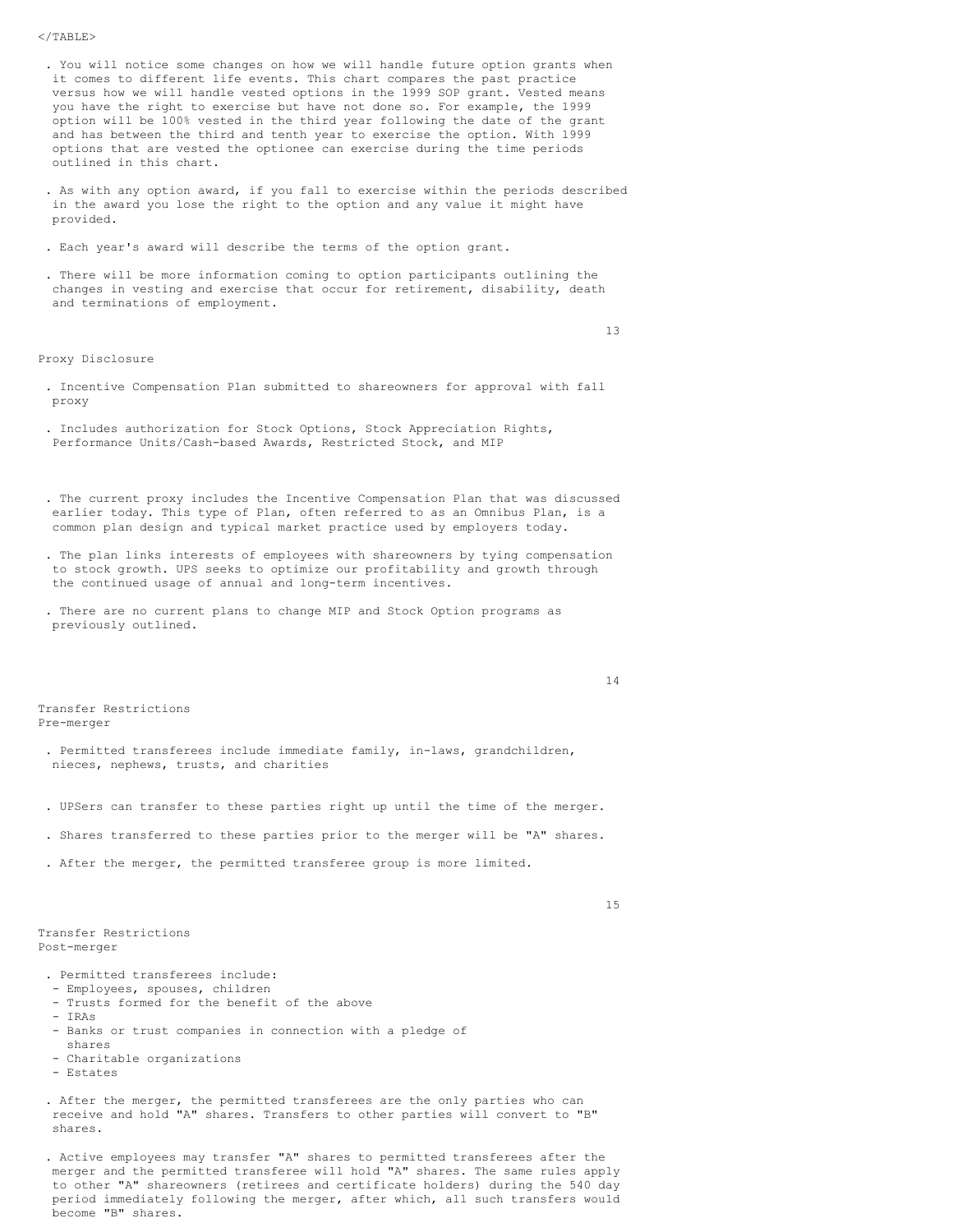- . All transfers of "A" shares, other than to permitted transferees, are prohibited until the lapse of the lock-up restrictions. Transfers of "A" shares to permitted transferees will carry over their applicable restrictions (Al, A2,and A3).
- . Hypothecated shares can be sold to UPS during lockup period in event of employee default.

16

# Employee Purchase Programs

- . Currently suspended
- . We intend to reinstate
- . Employee stock purchases were suspended on July 21,1999, as were payroll deductions for stock and participant purchases of UPS shares in the QSOP & IRAs.
- . It is UPS's desire to begin the stock purchase programs as soon as possible. This includes employee 401(k)/QSOP and IRA purchases. We need to work through the systems issues, which are complicated by resource requirements associated with Y2K.

17

#### Charitable Giving

- . Employees can donate shares in 1999 and receive a deduction in 1999
- . More communication to come

18

# Tender Offer

- . Tender offer must be made to all shareowners and cannot be limited to the family member "group head"
- . All shareowners have the opportunity to participate in the tender offer
- . It is required by securities law that the tender offer be given to all shareowners.
- . The group head cannot designate which shares in the "family group" are tendered. All shareowners have the opportunity to participate in the tender offer.

19

# Qualified Stock Ownership Plan

- . Continue match in stock -- "A" shares -- through fourth quarter 1999
- . Participants may purchase "B" shares in the Savings Plan through the selfmanaged account
- . Continue suspension of purchase of "A" shares in QSOP until restrictions begin to lapse (six months) or employee purchase program begins
- . The 3% match for the 3rd and 4th quarters of 1999 will be made in UPS stock. It is our intention to continue the match in shares as long as shares are available. If shares are not available the match will be in cash.

- Stock Compensation Programs